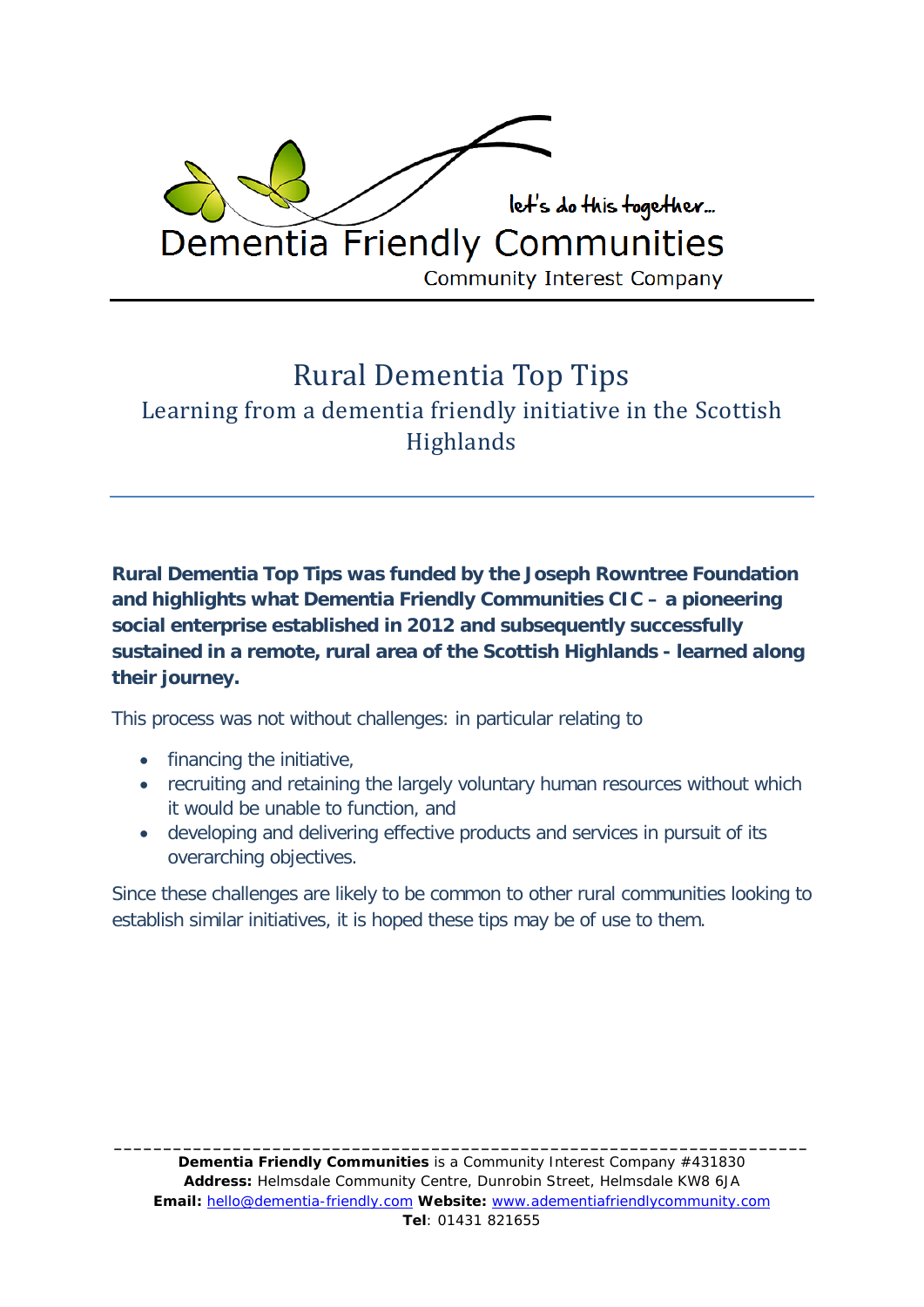### **Introduction**

Dementia Friendly Community initiatives are seen both nationally and internationally as having a key role in promoting inclusivity and supporting people affected by dementia to continue to enjoy being part of and feeling valued in their local communities.

To successfully achieve such outcomes – and this is particularly true in remote, rural areas - dementia friendly community (DFC) initiatives need to:

- recognise the great diversity among individuals affected by dementia;
- promote their inclusion in all areas of community life;
- respect their decisions and lifestyle choice; and
- anticipate and respond flexibly to their dementia related needs and preferences.

### Top Tip 1: Involve people affected by dementia

Everything to do with any dementia friendly community must be informed by the people you have set out to help

- When developing activities, listen to and be inspired by the experiences of people affected by dementia
- Encourage people affected by dementia to feel confident and competent to participate in society.
- Develop socially inclusive programmes and avoid dementia ghettos which can isolate people even more in rural areas

#### Top Tip 2: Embrace geographical challenges

Rural isolation, loneliness and stigma are only some of the issues around the profound inequalities that need to be addressed in rural areas:

- Understand that rural areas probably have demographic profiles that impede normal services and support
- In small rural communities there may be a lack of resources and infrastructures may be challenging, but using that situation can work to your advantage – local knowledge and influence often rests by necessity with just a few people wearing a number of different hats, so tapping into the resources of those local pillars of the community can mean connections are made quicker. Also – by working with key personnel who share similar problems and are close at hand - it may be easier to find creative ways around those problems.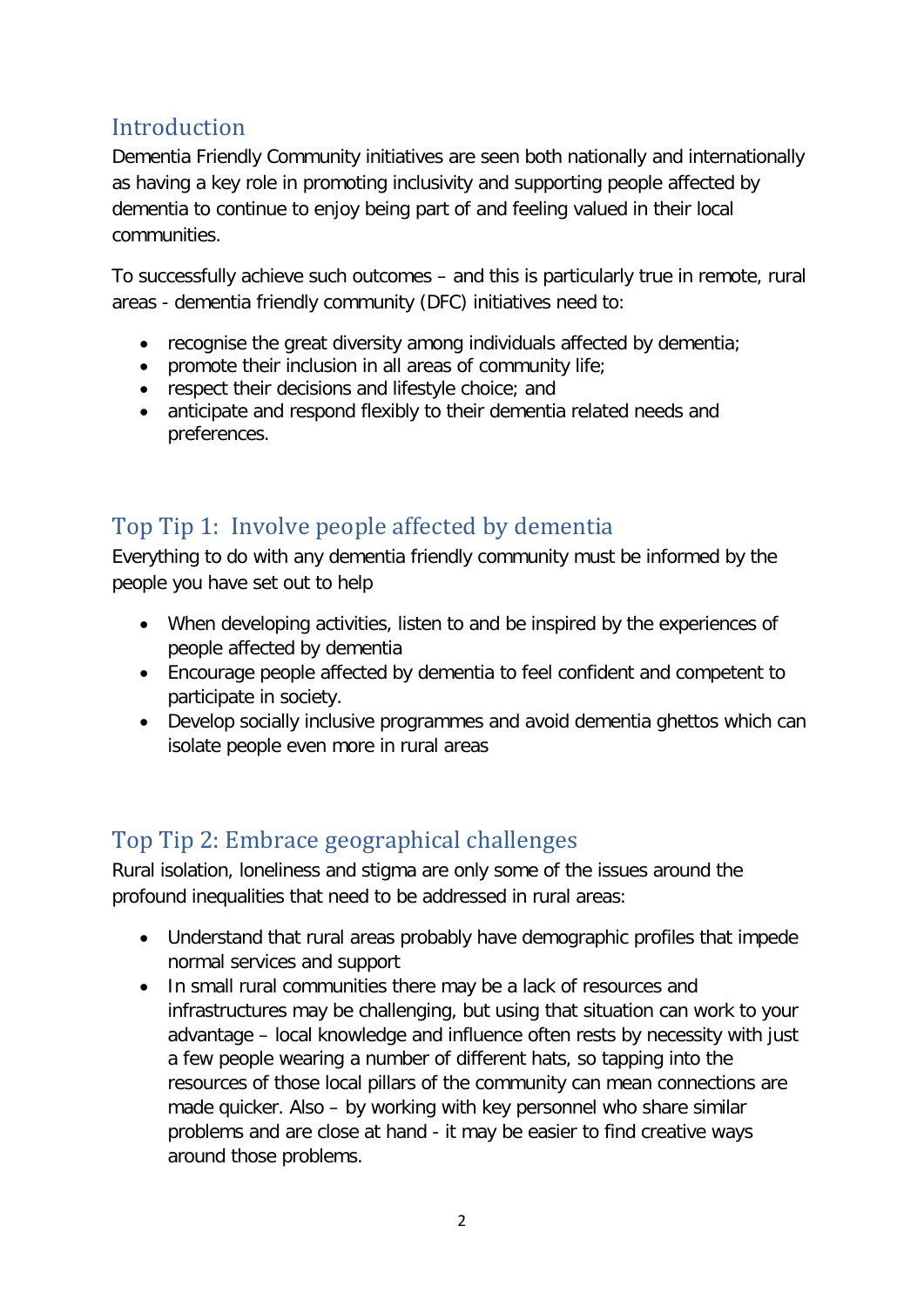• Technology like video conferencing, interactive screens, GPS tracking, use of websites and social media are essential tools to address issues around inequalities in older people

#### Top Tip 3: Understand asset mapping/networking

Extensive networking and smart asset mapping is key to getting any DFC off the ground.

- Compile a list of local talent: people with influence, skills, strengths, enthusiasm and talents
- Identify resources within the community
- Link the talent with the resources to develop relationships
- Make strategic links with national stakeholders e.g. Local Authority, NHS and Alzheimer organisations to seek support and draw on their contacts and influence
- All the time growing a shared vision

### Top Tip 4: Build lasting partnerships

Effective partnering is key to successful DFCs and can be achieved by working with local organisations with common interests as well as acting as a conduit through which others might achieve change.

- Build lasting partnerships with key stakeholders as well as rural voluntary and community organisations
- Make use of Dementia as well as Carer activist groups/individuals
- Remember that people affected by dementia would rather be supported by people who understand their situation i.e. make use of peer groups
- Set up dementia support groups for all people affected by dementia
- Reach far and wide. Local businesses, especially in small communities, will all have clients affected by dementia. NHS and Local Authority personnel often work much of the time in isolation so they may not have the level of knowledge or training around dementia they feel they need. To affect change in communities an initiative needs to cut across the private, statutory and voluntary sectors
- Accommodate strong personalities bearing in mind that 48% of CICs are dissolved within the first two years and one of the main reasons cited for dissolution is internal disputes. While supporters with strong personalities can help to establish and drive the project forward, tensions can arise when such people have differences of opinion, for example over the core aims of the initiative or how best to achieve them.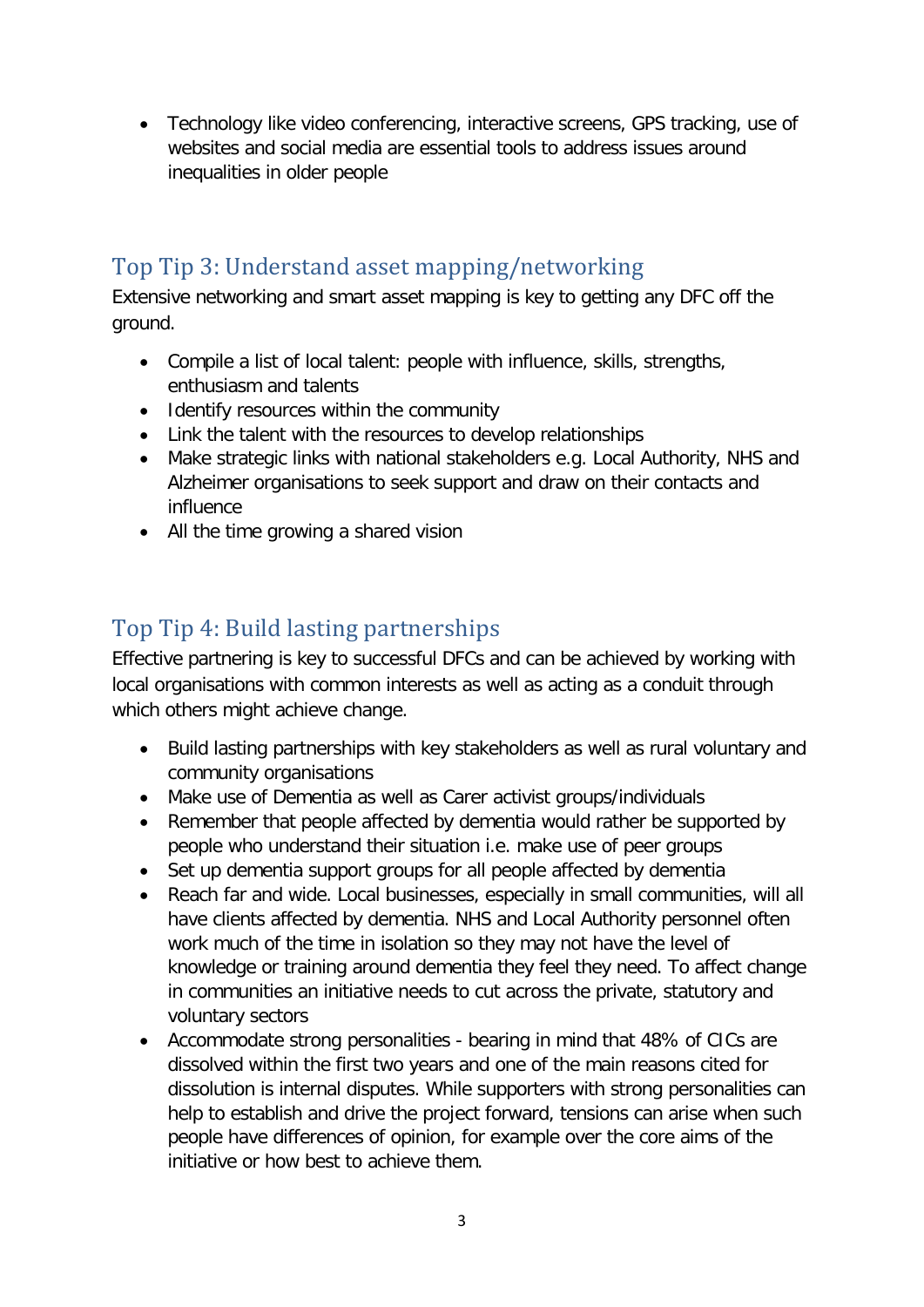• To avoid losing valued supporters, consider altering the organisational structure, commissioning internal reorganisation and/or dividing responsibilities between groups

#### Top Tip 5: Establish credibility

Organisational credibility – the quality of being trusted and believed in - is essential in building working relationships with key partners and communities. Credibility helps initiatives both to attract support to establish and sustain their activities and to attract key partners to help them to achieve their objectives. In particular, grassroots' community initiatives can struggle to be seen as credible by professional groups.

- Credibility is a quality that can be both hard to develop and difficult to sustain. Support for an initiative can quickly wane if supporters' belief in its ability to deliver change falters
- Ensure that 'successes' are widely communicated to reassure both internal and external supporters that the initiative is being effective and moving forward
- Ensure integrity by endorsing best practice for rural communities
- Gather supporters with individual credibility
- Create organisational credibility by building reliable working relationships with national and local stakeholders.
- Create websites and use social media to convey your messages
- Establish an identity beyond rural areas by working diligently with local and national media, funders, supporters and partner organisations to ensure that positive messages of progress are widely communicated

#### Top Tip 6: Create a sound organisational structure

Clear organisational structures help an initiative's supporters to understand their roles and responsibilities, but flexibility and willingness to adapt are needed to find optimal configurations.

- Select a legal structure appropriate to the initiative, its aims and the local context
- Understand the different legal forms potentially open to social enterprises, with differing requirements for registration and implications for allowable operational activities, fundraising, the use and transfer of assets, financial reporting, organisational governance, tax benefits, and the personal liability of those directing the initiative.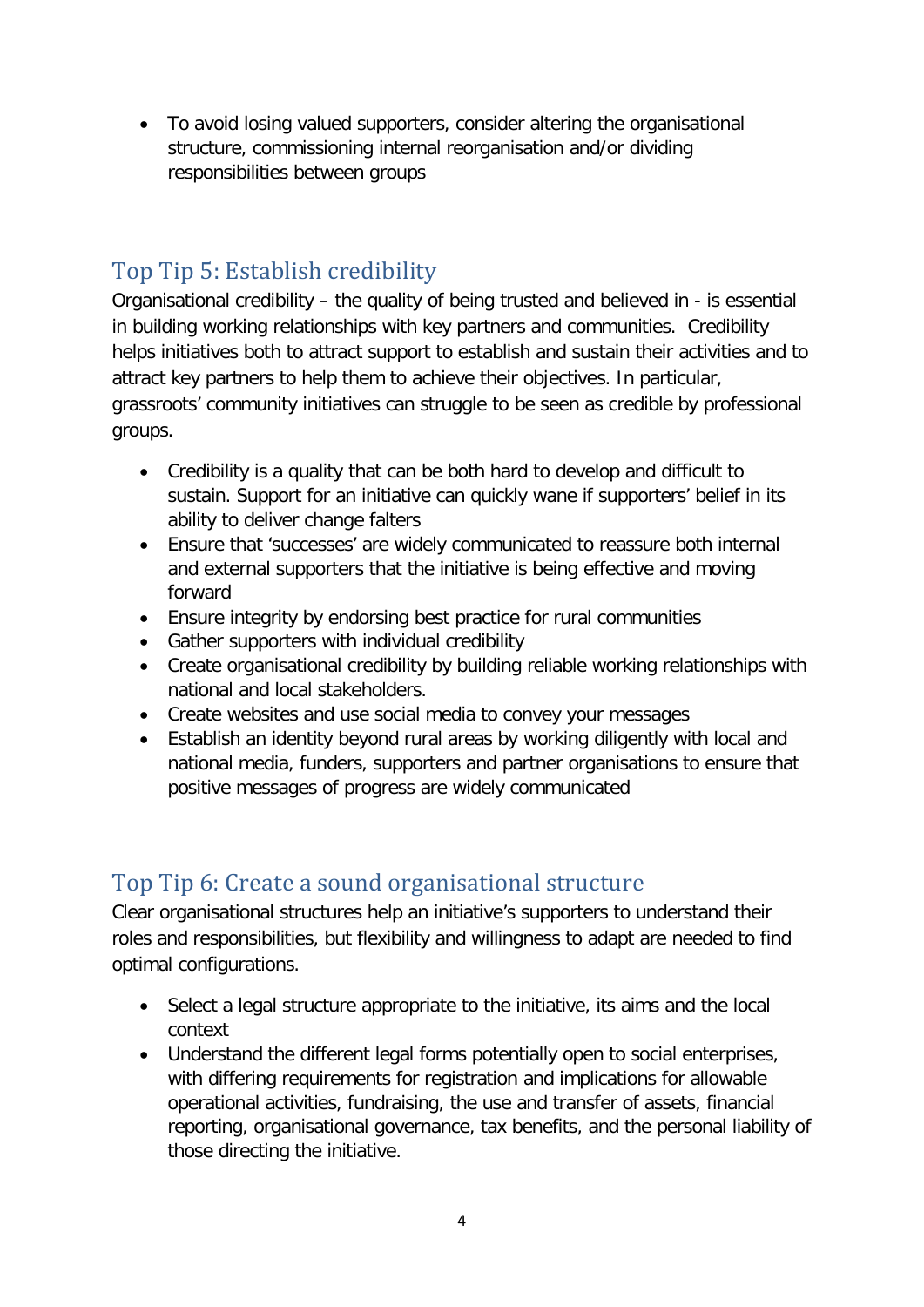- Ensure a good range of skills e.g. operational, financial, administrative, communication etc across the organisation
- Ensure board/committee members/staff and supporters clearly understand their roles and relationships to each other
- While evaluation is challenging, it is easier to measure relevant outcomes by setting up an evaluation structure that becomes daily routine and involves small steps of work at a time
- Set up a loosely affiliated *Collaborative* composed of cross-sectoral representation from locally based people affected by dementia, health and social care providers and other dementia specialists to meet periodically to identify service needs and opportunities for developing new support projects for local families affected by dementia.
- Rather than regular meetings, efforts should be made to recruit representatives from all stakeholder groups who can be tapped into when required e.g. inviting members to join problem solving Task Groups that identify ways to achieve specific objectives and once reached, move on to the next task

## Top Tip 7: Become sustainable

Initiatives will fail without access to funding and sustained support within their communities. Commercial activities not only provide local employment but also offer initiatives an alternative to traditional fundraising activities and/or grant funding. It will however require time and core funding to become established:

- Develop a business plan/strategy to determine how the dementia friendly initiative will operate in practice
- Embrace the idea of core funding to enable resources to be used to achieve outcomes rather than spending precious time generating income
- Work towards financial self-sustainability by involving the entire community in driving forward a vision to put profits back into the community.
- Actively target relevant local and national funding schemes
- Anticipate and prepare for forthcoming funding opportunities
- Avoid longer terms reliance on discretionary funding sources, e.g. charitable grants.
- Set up programmes in collaboration with community clubs around creative activities, support and training etc to generate income
- Sustain enthusiastic support for activities by involving beneficiaries in the decision making : people/communities are more likely to get behind a cause or initiative for which they feel some ownership
- Plan succession to ensure your vision lives on